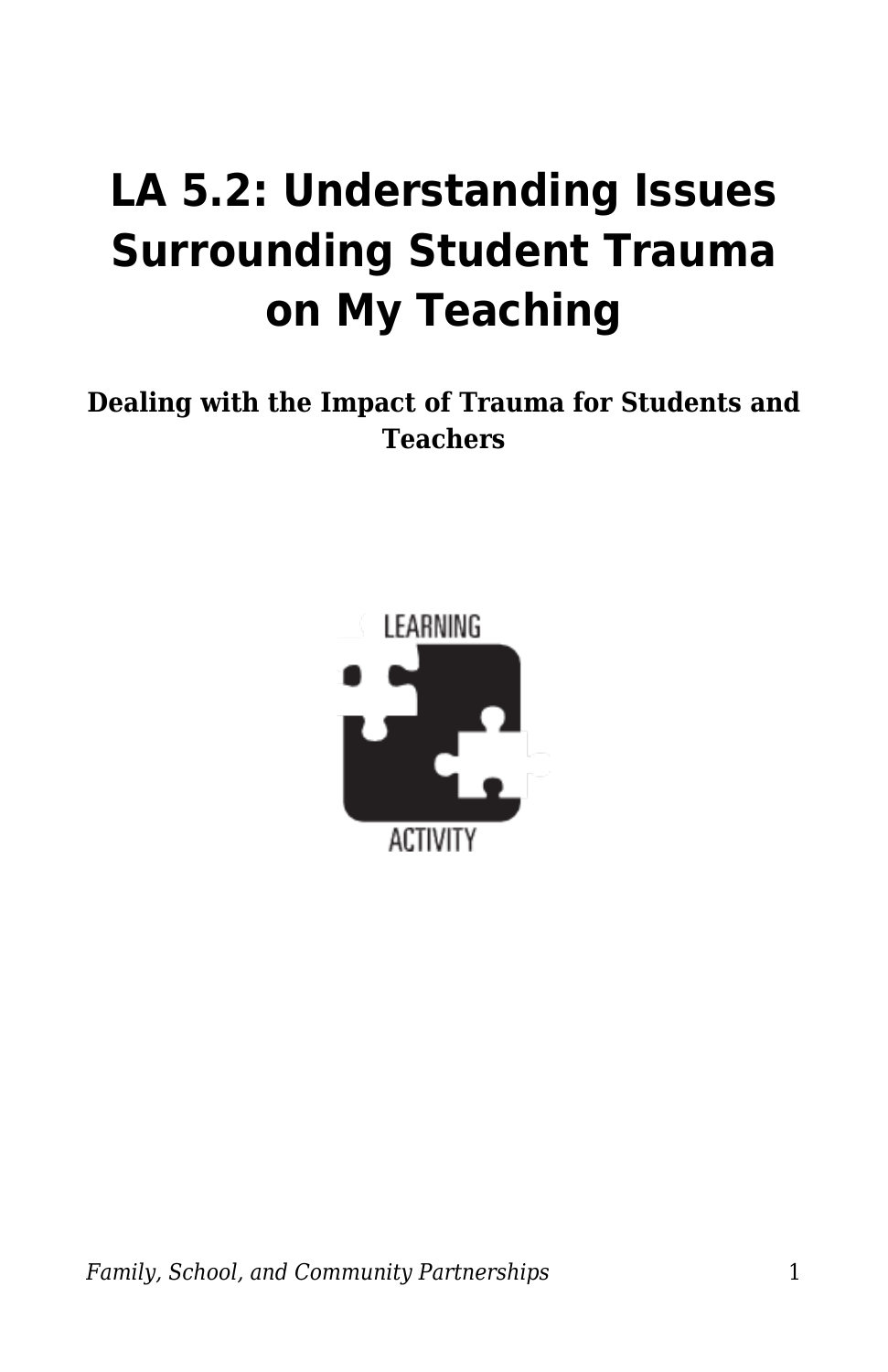| <b>Learning Outcome</b>                                                                                                                                                                                                                                                                 | <b>Pedagogical Intent</b>                                                                                                                                                                                                                          | <b>Student Position</b>                                                                                                                                                                                                                                                                |
|-----------------------------------------------------------------------------------------------------------------------------------------------------------------------------------------------------------------------------------------------------------------------------------------|----------------------------------------------------------------------------------------------------------------------------------------------------------------------------------------------------------------------------------------------------|----------------------------------------------------------------------------------------------------------------------------------------------------------------------------------------------------------------------------------------------------------------------------------------|
| Teachers create a<br>learning<br>environment that is<br>sensitive to and<br>supportive of ELs'<br>cultural identities,<br>language and<br>literacy<br>development, and<br>content area<br>knowledge and a<br>safe place for<br>students to be.<br>Assessment: 25 pts.<br>TA: 45 Minutes | Teachers can create<br>a classroom<br>welcoming to all<br>students, even<br>students living in<br>trauma, as they<br>consider things<br>they themselves can<br>do in their<br>classroom to help<br>these students feel<br>comfortable and<br>safe. | <b>Students have</b><br>learned about race<br>and discovered<br>their own beliefs in<br>their lives to date.<br>They have learned<br>about white<br>privilege and<br>fragility and are<br>now ready to<br>consider the<br>students in their<br>classrooms who are<br>living in trauma. |

## **Instructions**

- 1. You will participate in watching and discussing a [power point](https://byu.box.com/s/zdnyonfpjwjulywg25scwpw4530aaawd) entitled Trauma Informed Care.
- 2. Fill in the answers to the questions as class members discuss the points on the power point.
- 3. Use the notes sheet that is found by clicking and downloading the following link: [Notes Sheet: Trauma Informed Care](https://byu.box.com/s/98mm9i9hfcxqax3pajefm1z99squv6u9).
- 4. Participate in a discussion led by the facilitator regarding the information you just received and examples of students in trauma you have worked with.
- 5. Now read the article found below: 'Are You At Risk for Secondary Traumatic Stress'. As you read think about the trauma you face and how you can help yourself in such situations.
- 6. Discuss ideas from this article and determine if some of these ideas may be helpful for you to use with your students as well as yourself.
- 7. The facilitator will ask you each to take another turn in the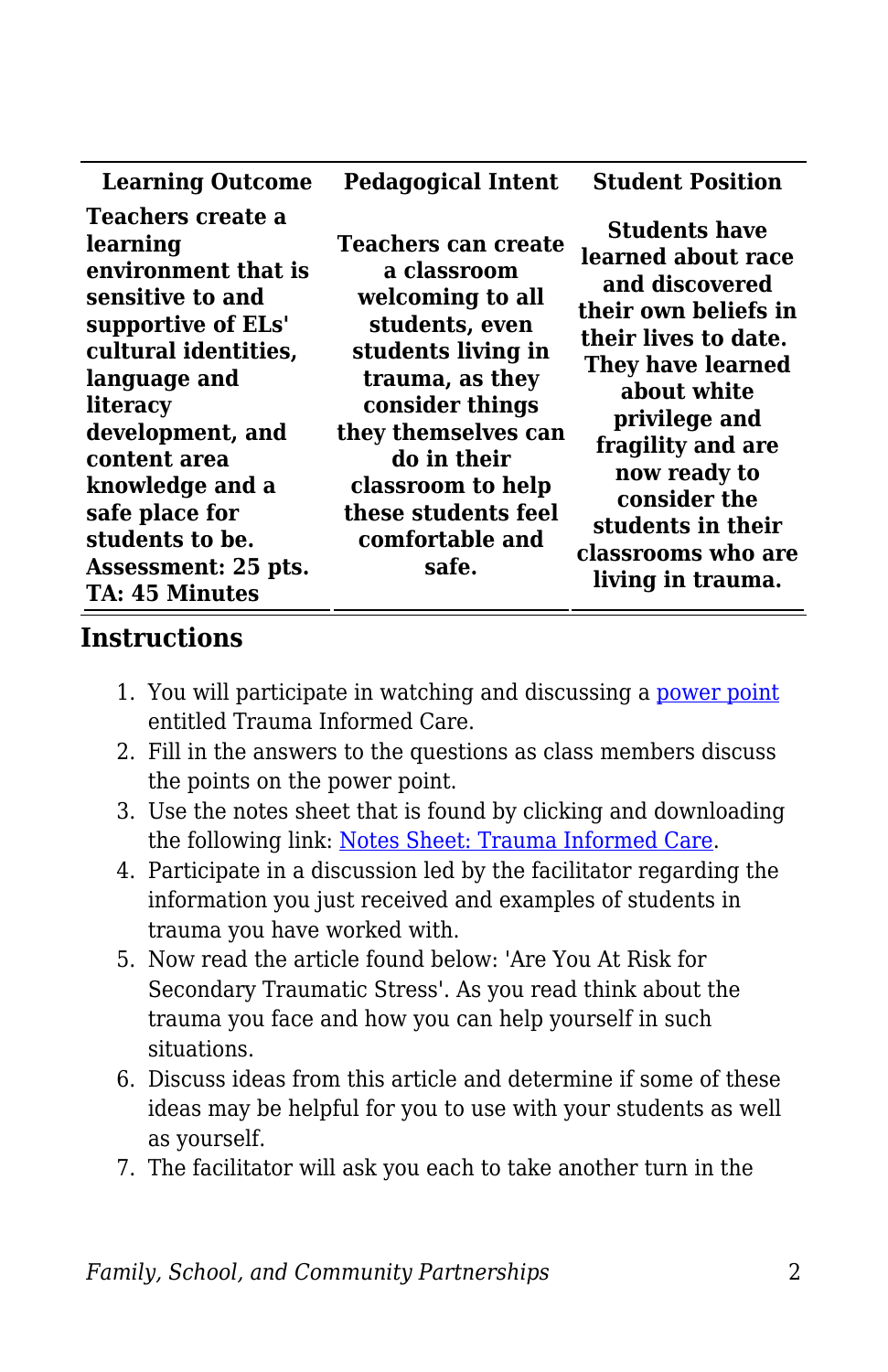game "Life on the Edge".

## **Are You At Risk For Secondary Traumatic Stress?**

## **EDUTOPIA TEACHER WELLNESS**

By: Todd Finley

October 30, 2017

Are You at Risk for Secondary Traumatic Stress?

Teaching and caring for others—especially kids in trauma—can be difficult. Here are six strategies to help you take care of yourself.

Caring is a finite resource. I learned that from an Ojibwa second grader.

At the beginning of the school year, David (not his real name) would jerk his neck back to flick the bangs out of his light brown eyes and write, "I love Mario. I love Mario. I love Mario" to the bottom of the page, and then grin and ask, "What do you think, Mr. Todd?" Some days, the page would be filled with, "I love soccer"

In early October, David stopped playing soccer at recess. When I asked him why, he walked away. Then he stopped writing. Each week, he became more of a ghost, refusing to communicate with me. One day after school, David broke the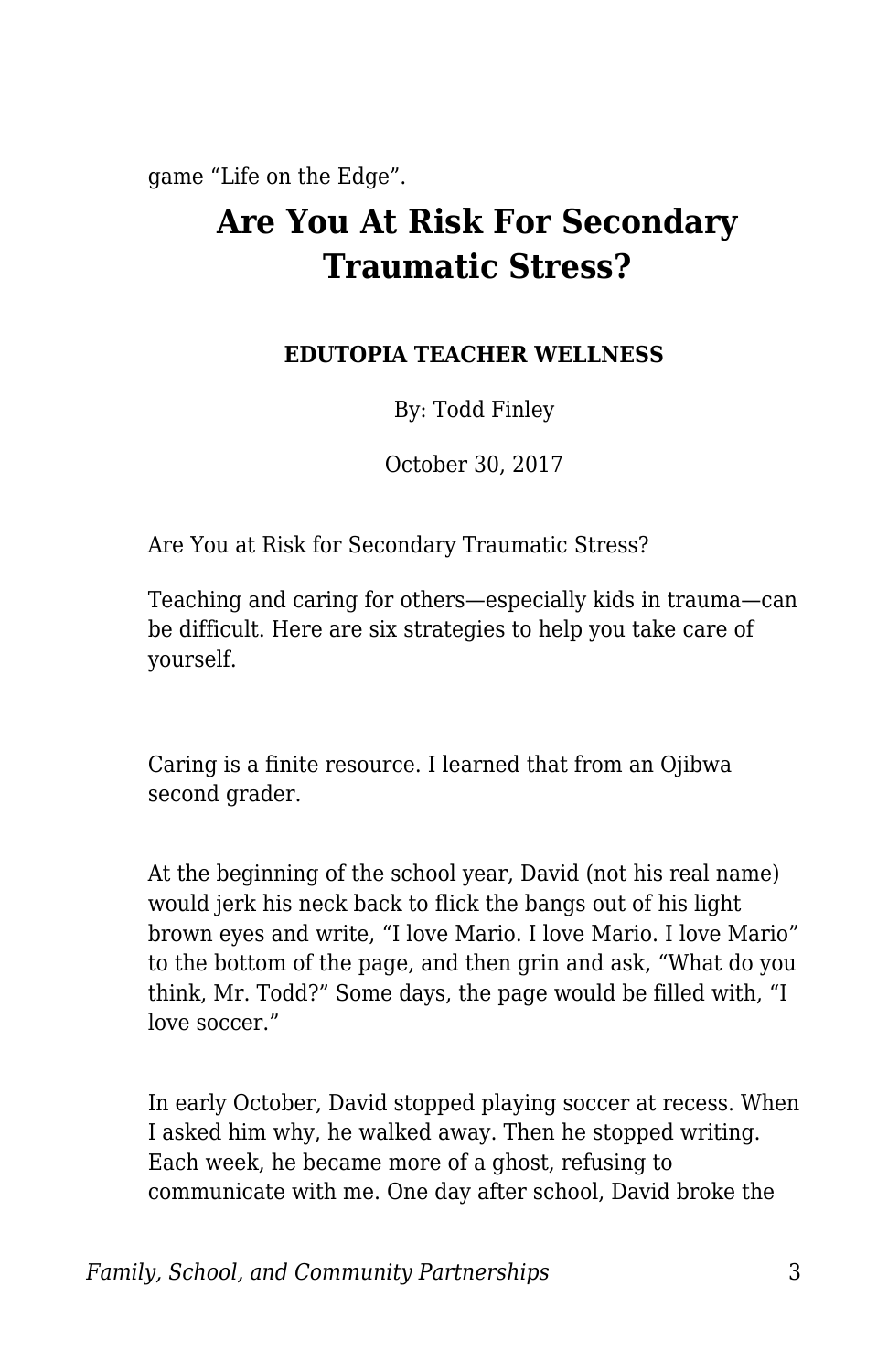lock on my desk and stole my stockpile of pens. I caught him selling them, 10 for a quarter. The boy's guardians never returned my urgent messages. Meanwhile, a dozen other students in my class were in need.

The day before Thanksgiving break, the administrative assistant noticed David cupping his left ear in the cafeteria. I stopped breathing for a minute, suddenly awake to the fact that my student had been covering his ear all week without me registering that he might be in pain. Nor had I noticed that David's previously white T-shirt was the color of oatmeal and smelled like neglect.

When the administrator moved David's hand away, we saw that his ear canal had volcanoed into a mound of ooze and black crust. I was horrified by the wound and by my callousness, and ashamed to stand beside a colleague's full heart. Kneeling to hug the boy, she looked up at me and mouthed, "Oh my god!"

Fortunately, David flourished with a new guardian and counseling. And while there is no defending criminal disregard for a boy in my care, I now realize that my emotions had narrowed to Ryan Gosling levels after working with children whose temper swings overwhelmed my meager skills.

Symptoms of Secondary Traumatic Stress

Any professional who listens to children recount traumatic experiences is at risk of secondary traumatic stress, the emotional weight that some teachers carry after exposure to children who suffer. According to the National Child Traumatic Stress Network, secondary traumatic stress degrades our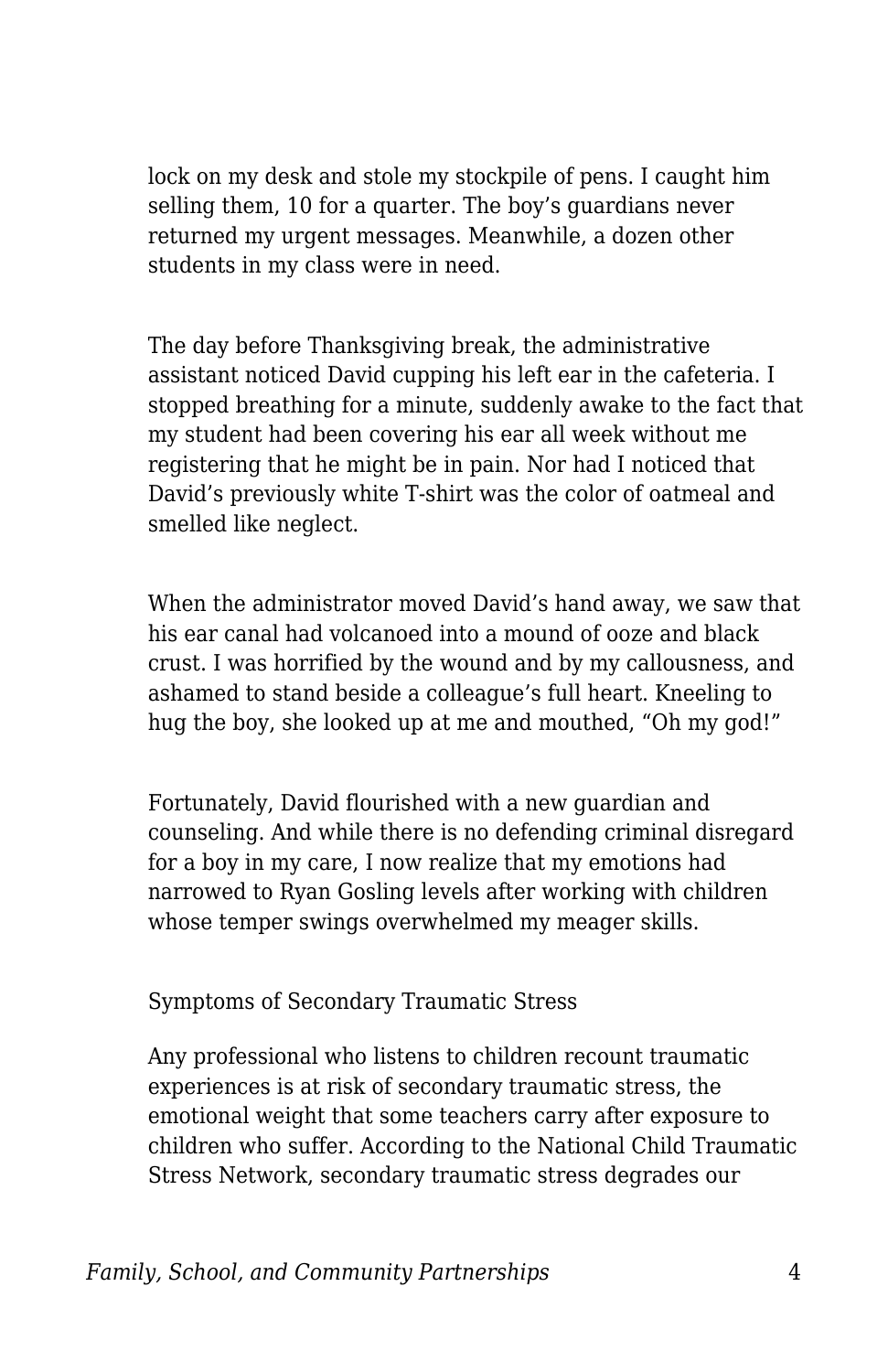professional effectiveness and overall quality of life. According to Sheri Brown Sizemore, author of To Love to Teach Again: 10 Secrets to Rekindling Passion to Keep You in the Classroom, symptoms include anger, cynicism, anxiousness, avoidance, chronic exhaustion, disconnection, fear, guilt, hopelessness, hypervigilance, inability to listen, loss of creativity, poor boundaries, poor self-care, and sleeplessness.

If you recognize these symptoms, complete the Professional Quality of Life Scale, which measures compassion fatigue. Also be aware that there are strategies that can help, like these:

- 1. Connect with quality friends: Every Thursday morning at 5:30, I show up in a music teacher's driveway for a 50 minute "walk & talk." Eddie and I always discuss teaching problems. Besides being a good listener, my friend reminds me that my feelings matter, and that I'm enough. Regardless of my difficulties, I end the walk feeling emotionally recharged.
- 2. Write it out: Teaching requires mental and emotional dexterity. When one is weakened, the other is compromised. But writing can help. According to one study, expressive writing (describing feelings) "'offloads' worries from working memory, therefore relieving the distracting effects of worry on cognition." Set a timer for eight minutes and let it all out on paper.

3.Use drive time for self-talk:If I'm feeling out of sorts while driving to work, I talk about my concerns aloud and in the third person. For example: "Todd is feeling raw and fragile because of the crying jag that X had yesterday. He'll be OK today if he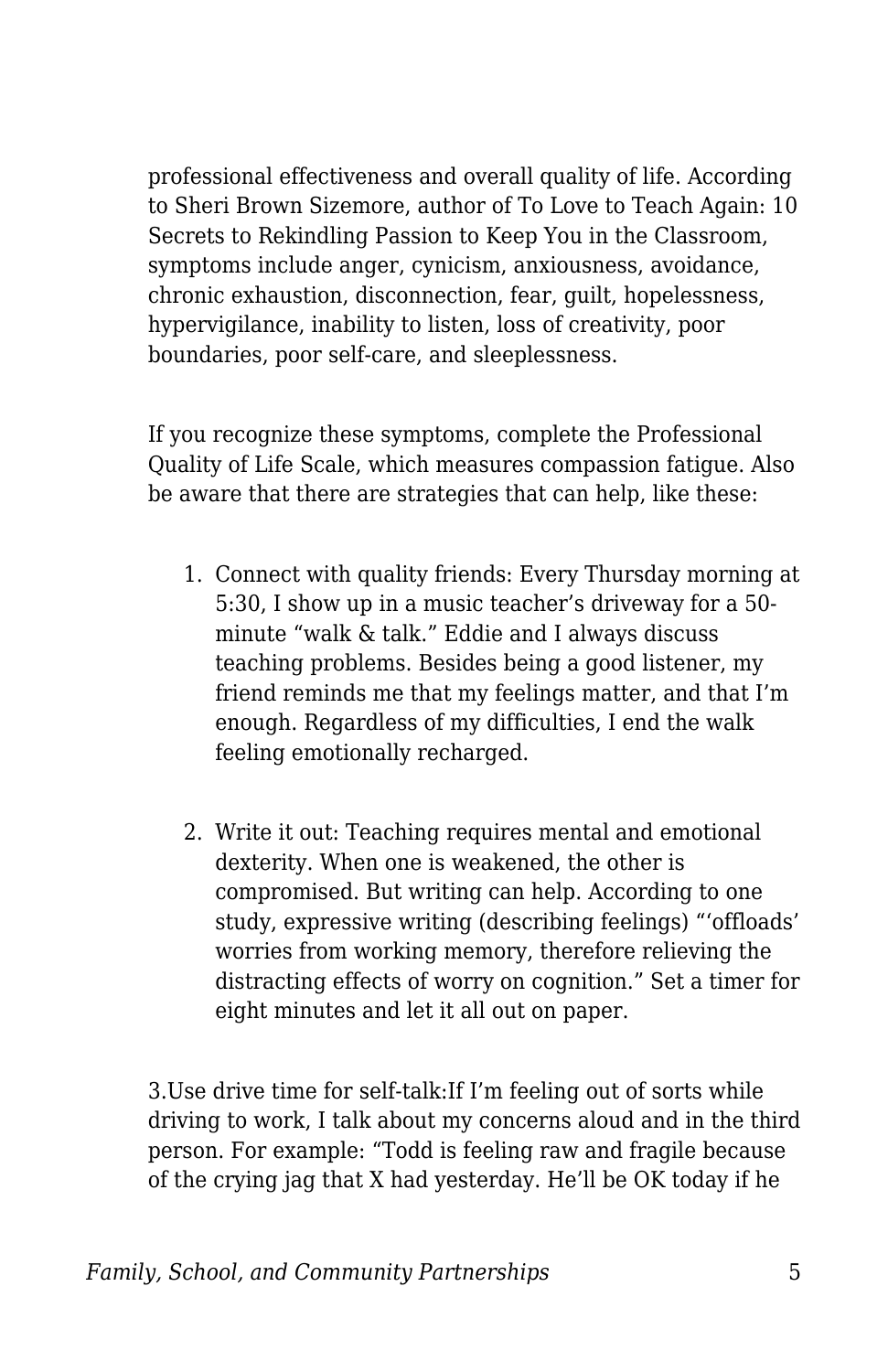doesn't get overpowered by X's feelings." This emotional distancing, according to research on third-person self-talk, boosts rationality and improves people's "ability to control their thoughts, feelings, and behavior under stress." After that, I put Aloe Blacc's "The Man" on full blast and float into my classroom.

- 4. Avoid toxic colleagues: Research shows that toxic coworkers 1) are selfish, 2) display overconfidence, and 3) are found to declare "emphatically that the rules should always be followed no matter what." If a toxic co-worker hangs out in the break room, eat elsewhere with colleagues who smile with their eyes.
- 5. Do something tangible: To avoid marinating in diminished compassion, recharge by completing a small task—something specific and concrete. Run on an elliptical machine for 30 minutes or send a card to a friend. Teresa Amabile and Steven Kramer, authors of The Progress Principle: Using Small Wins to Ignite Joy, Engagement, and Creativity at Work, describe how small victories promote a more positive inner life, which "also leads people to do better work."
- 6. Don't suppress painful feelings:When I'm worried about a student, I remember that I don't have to be perfect and that there are weeks left to make a difference. "Mastering the ability to reframe problems is an important tool for increasing your imagination because it unlocks a vast array of solutions." A good psychotherapist can help you reframe issues, boost your emotional resilience, and enhance your classroom effectiveness.